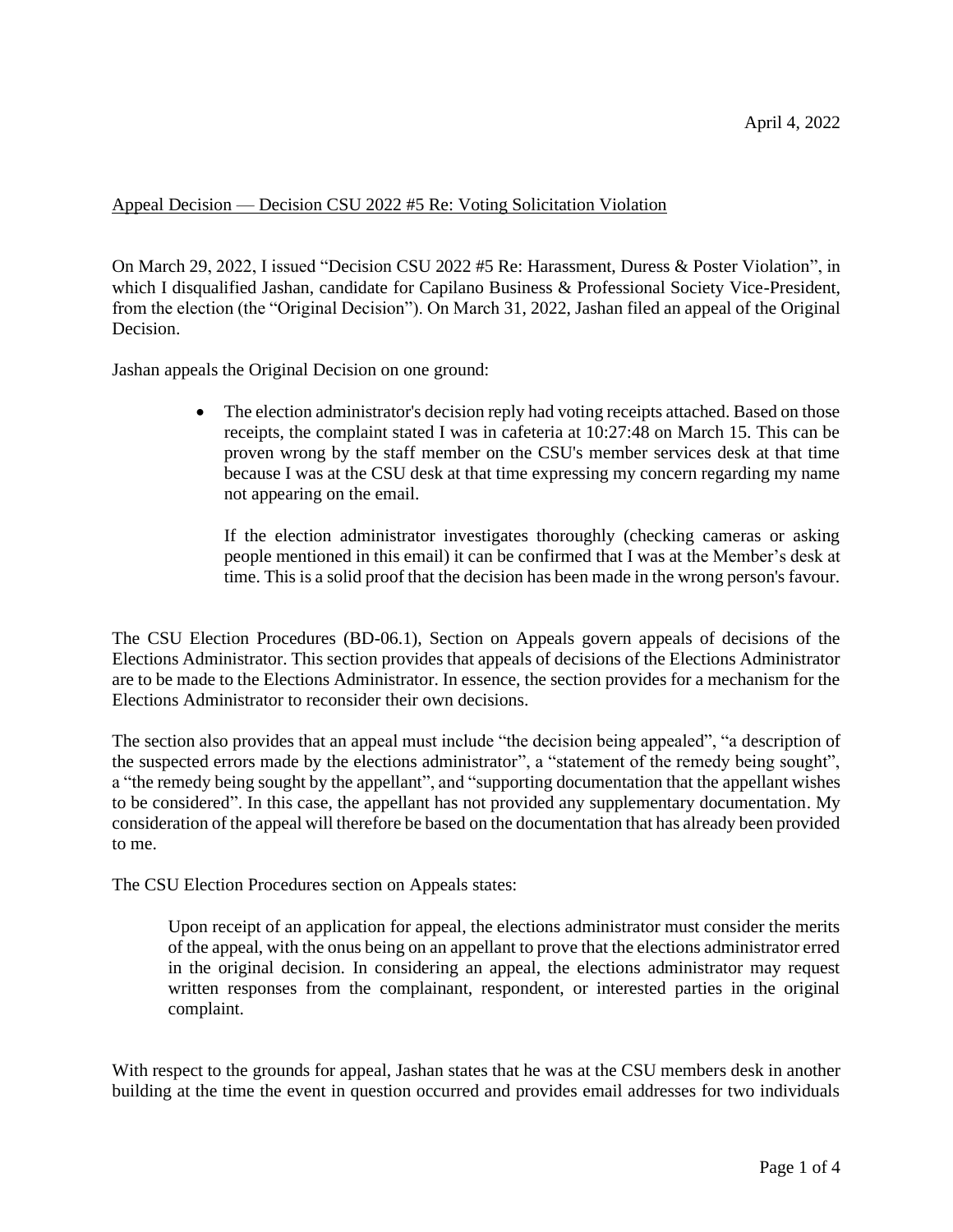that he says were with him at the time. Indeed, I'm aware that Jashan was concerned about which members could vote for you on the first morning of the election as we exchanged emails starting at 9:30 am when you first visited the CSU members desk to share your concern. I do not believe you stayed at the CSU member desk the entire time you had this concern. In fact, as per your request in your appeal, the matter was verified with campus security that you were indeed in the cafeteria at the time of the event in question. The claim that the allegations are untrue given the time of the alleged event and where you were at the time remain inconsistent with the evidence before me.

Considering the whole of the appeal, I find that the appellant has not discharged their onus of proving that the Elections Administrator erred in determining that Jashan engaged in violations of the election regulations, and that such violations were of sufficient magnitude to warrant disqualifying Jashan from the election. Accordingly, I decline to reverse or alter the Original Decision.

Mon <u>Number</u>

Ron Laufer Elections Administrator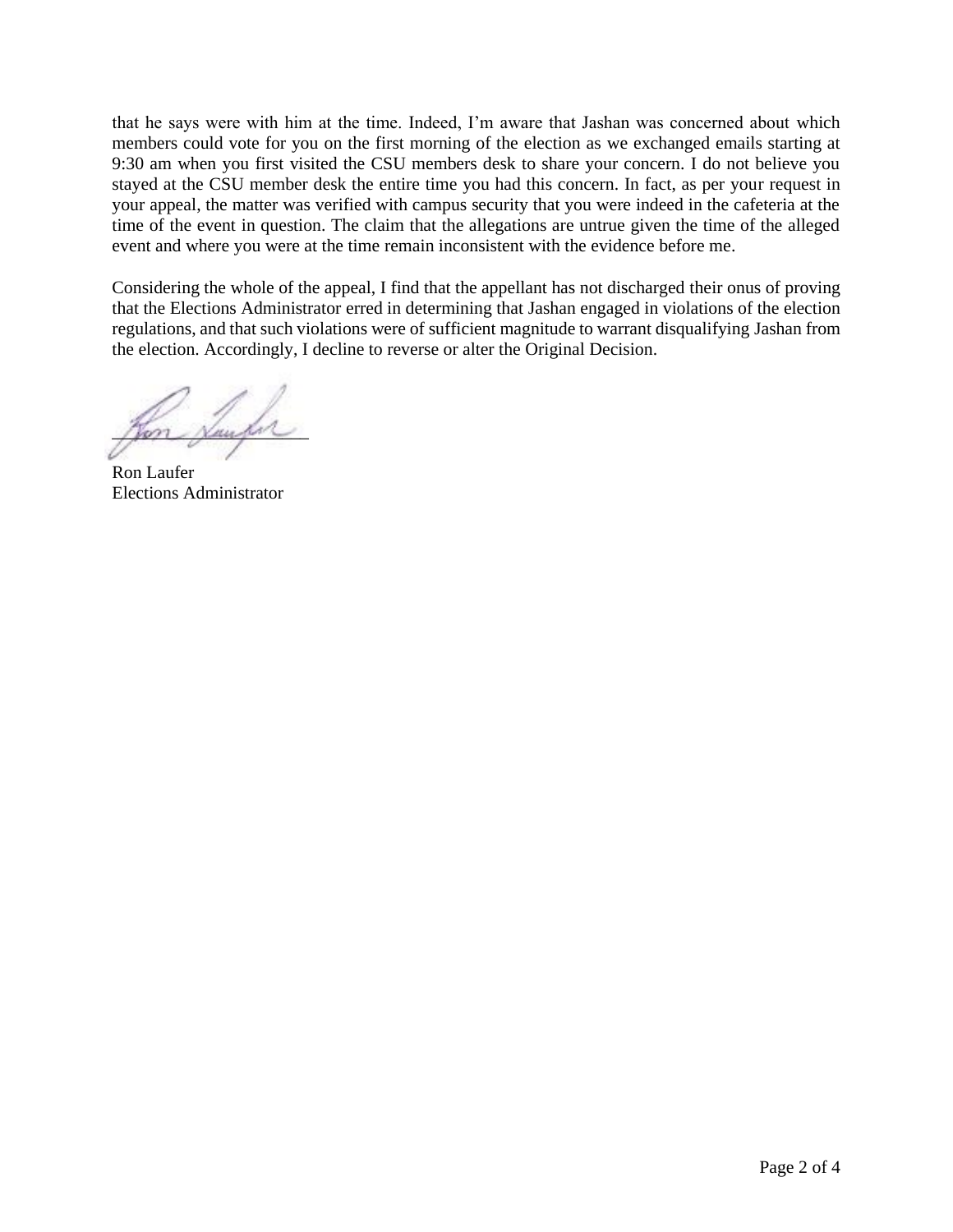Thu, Mar 31, 1:34 PM

Hello Ron,

I hope you are doing well

I would like to submit my appeal regarding the decision taken by election administrator of disqualifying me from this election.

The election administrator's decision reply had voting receipts attached. Based on those receipts, the complaint stated I was in cafeteria at 10:27:48 on March 15. This can be proven wrong by the staff member on the CSU's member services desk at that time because I was at the CSU desk at that time expressing my concern regarding my name not appearing on the email. I was so much worried about my name not appearing in the email that I stopped campaigning for myself at that moment and stood at the CSU desk to submit my query. The tension in my mind can be explained by your colleague @John, who contacted me at that moment. My presence at CSU desk can also be confirmed from the below mentioned campaigners who were along with me at the CSU member's desk. The names of campaigners along with their respective emails are:

- 1. Arushi Chopra- \*\*\*\*\*\*\*@my.capilanou.ca
- 2. Shagun Verma- \*\*\*\*\*\*\*@my.capilanou.ca

The wrong timings being stated on my presence in the wrong building clearly shows that it is a cooked-up story meant to disqualify me from this election.

The response from the election administrator stated that

"Get Furthermore, I reached out to campus security to see if they could verify the general events described at this time and they were able to verify that someone fitting Jashan's description was approaching various groups of students in the cafeteria at that time and handling other people's phones." If the election administrator investigates thoroughly (checking cameras or asking people mentioned in this email) it can be confirmed that I was at the Member's desk at time. This is a solid proof that the decision has been made in the wrong person's favour.

Ron, I'm very disappointed by your decision of disqualifying me from this election. I took this election very seriously. I read all rules and regulations beforehand and abided them heartily. I worked hard for this election. The unofficial results announced that Jashan Brar got 180 votes while his opponent got only 82 votes. The person selected by the majority is disqualified. How